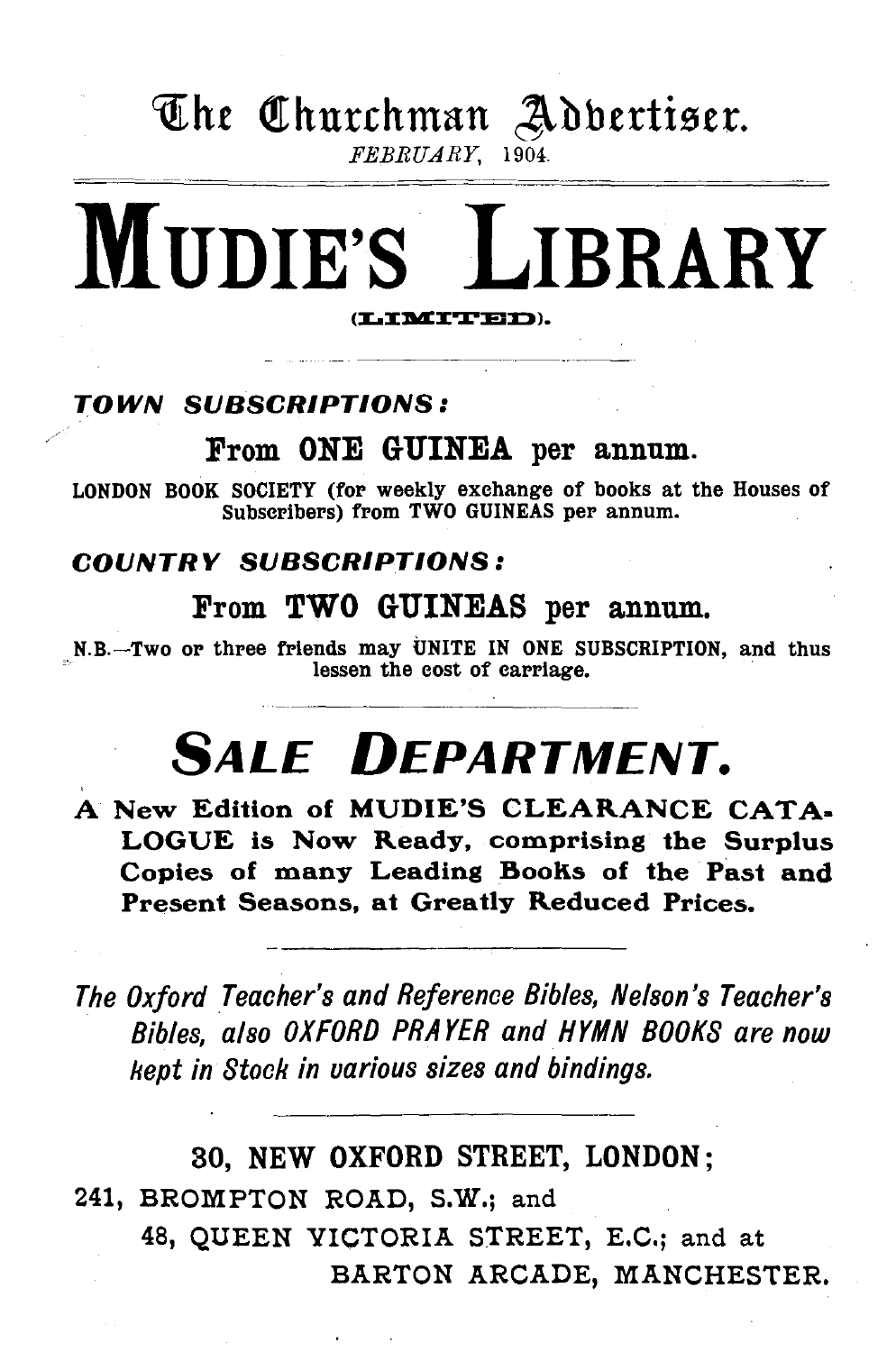# **BEMROSE** & SONS~ **LIST.**  1904. READY THE CLERGYMAN'S<br>REFERENCE DIARY ANI 1904. READY REFERENCE DIARY AND KALENDAR.<br>
For the Special Use of the Clergy and their Parish Workers. Edited by the Rev. THEODORE JOHNS.<br>
For the Special Use of the Clergy and their Parish Workers. Edited by the Rev. THE

# 1904, FOR LOCALIZING. 1904. THE EVANGELIST MONTHLY.<br>Unequalled in the excellence of its typography, the beauty of its illustrations, and the attractiveness and

Unequated in the exements of two syrepserses, well-<br>
variety of its articles.<br>
"This excellent periodical."—Rock. "Deserves to be popular."—Record.<br>
"This excellent periodical."—Rock. "Deserves to be popular."—Record.<br>
Pr

# A REGISTER WITH PRAYERS FOR CHURCH SUNDAY SCHOOLS, 1904.

 $\frac{1}{4}$  inches by 7 inches, cloth, limp, price 4d. Arranged to avoid rewriting names of scholars throughout the year. Ruled and printed with dates.

# CHURCH AND REFORM:

Being Essays Belating to Beform in the Government of the Church of England. Edited by MoNTAGUE BARLOW. Crown 8vo., cloth, price 2s. 6d. 'This is an interesting volume."-Guardian.

"Every chapter is interesting and instructive."-Christian Commonwealth.<br>
"The whole volume deserves attentive consideration."-Record.<br> **HURCH REGISTERS, CHURCH DOOR NOTICES, SERVICE TABLES (8 kinds),** CHUBCK BEGISTEES, CHUBCH DOOB NOTICES, SERVICE ORDER OF POSSESS (8 KINDS), OFFERTORY FORMS (7 kinds).

*SPECIMENS AND PRICE LIST ON APPLICATION.* 

LONDON: BEMROSE & SONS, LTD., 4, SNOW HILL, E.C., AND DERBY.

# **THE Expositor's 6r¢¢k C¢stam¢nt.**

THE THIRD VOLUME OF

## THE EXPOSITOR'S GREEK TESTAMENT.

Edited by the Rev. W. ROBERTSON NICOLL, M.A., LL.D. Handsomely printed and bound in buckram. Imp. 8vo. *Ready early in December.* 

The Second Epistle to the Corinthians. By the Very Rev. DEAN BERNARD, D.D.

The Epistle to the Galatians. By the Rev. FREDERicK RENDALL, M.A.

The Epistle to the Ephesians. By the Rev. Principal SALMOND, D.D.

The Epistle to the Philippians. By the Rev. H. A. A. KENNEDY, D.Sc.

The Epistle to the Colossians. By Professor A. S. PEAKE, M.A.

#### ALREADY PUBLISHED,

VOLUME I., 880 pages, containing-St. Matthew, St. Mark, St. Luke. By the Rev. Prof. A. B. BRUCE, D. D. St. John. By the Rev. Prof. MARCUS Dons, D. D. VOLUME II., 954 pages, containing—<br>The Acts of the Apostles. By the Rev. Prof. R. J. KNOWLING, D.D.<br>The Epistle to the Romans. By the Rev. Prof. JAMES DENNEY, D.D.<br>The First Epistle to the Corinthians. By the Rev. Prof. G.

The price of each volume is 28s. Volumes I. and II. may still be had at subscription price, viz., 30s. . Those who have subscribed for Volumes I. and II. may have Volume III. on payment of 15s.

HODDER & STOUGHTON, 27, PATERNOSTER ROW, LONDON, E.C.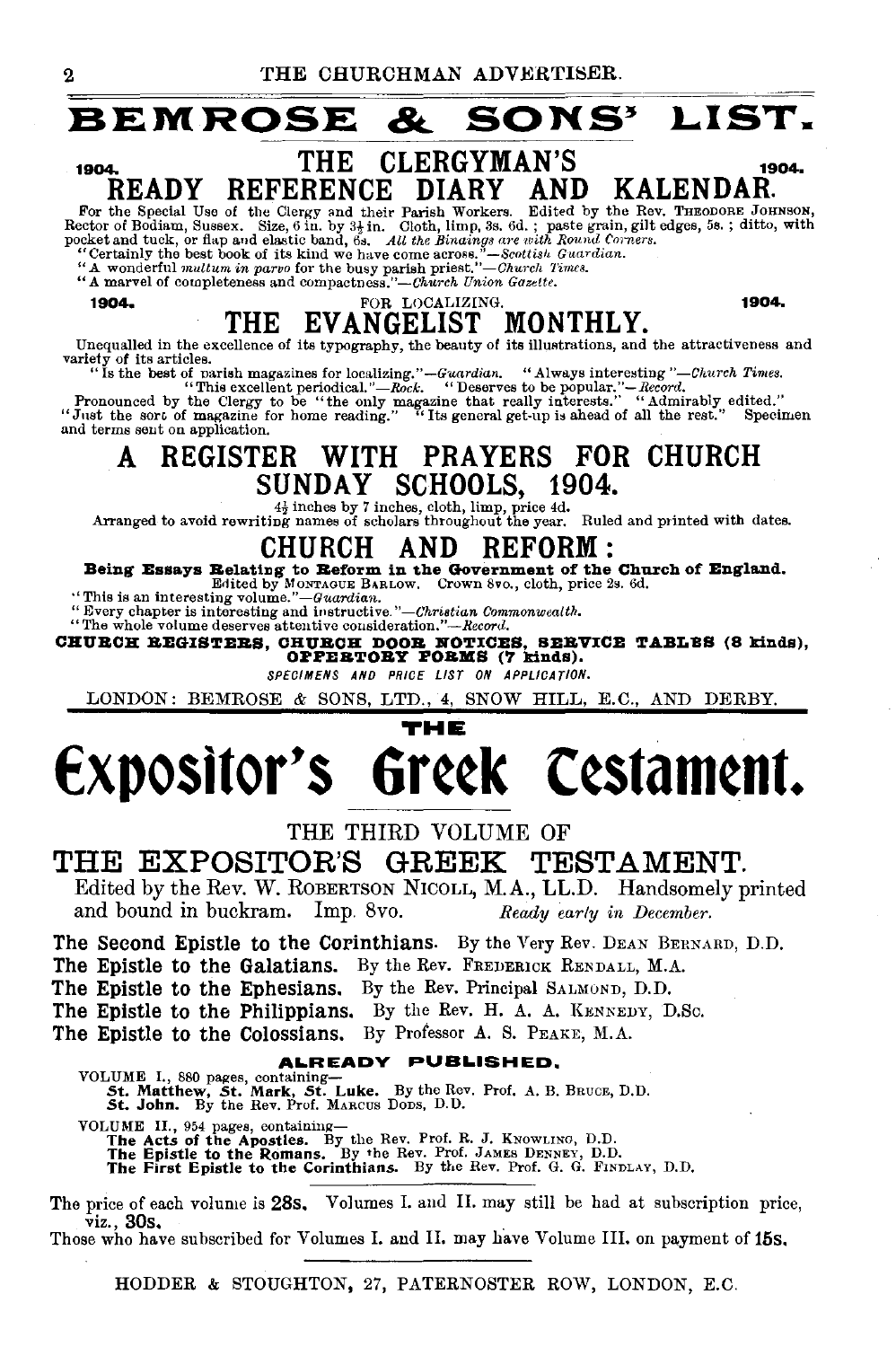| A Specimen Copy of the Shilling Edition of |  |  |  |  |  |  |  |  |  |
|--------------------------------------------|--|--|--|--|--|--|--|--|--|
| THE HYMNAL COMPANION TO THE                |  |  |  |  |  |  |  |  |  |
| <b>BOOK OF COMMON PRAYER,</b>              |  |  |  |  |  |  |  |  |  |
| Edited by the Right Rev. Bishop            |  |  |  |  |  |  |  |  |  |
| E. H. BICKERSTETH, D.D., and a             |  |  |  |  |  |  |  |  |  |
| Prospectus of the various Editions,        |  |  |  |  |  |  |  |  |  |
| will be sent Gratis and Post Free to       |  |  |  |  |  |  |  |  |  |
| any Clergyman who will apply for it,       |  |  |  |  |  |  |  |  |  |
| and send address on Post Card to the       |  |  |  |  |  |  |  |  |  |
| Publishers.                                |  |  |  |  |  |  |  |  |  |
| <b>Full List on Application.</b>           |  |  |  |  |  |  |  |  |  |
|                                            |  |  |  |  |  |  |  |  |  |

LONDON: SAMPSON LOW, MARSTON AND COMPANY, LIMITED, St. Dunstan's House, Fetter Lane, Fleet Street, E.G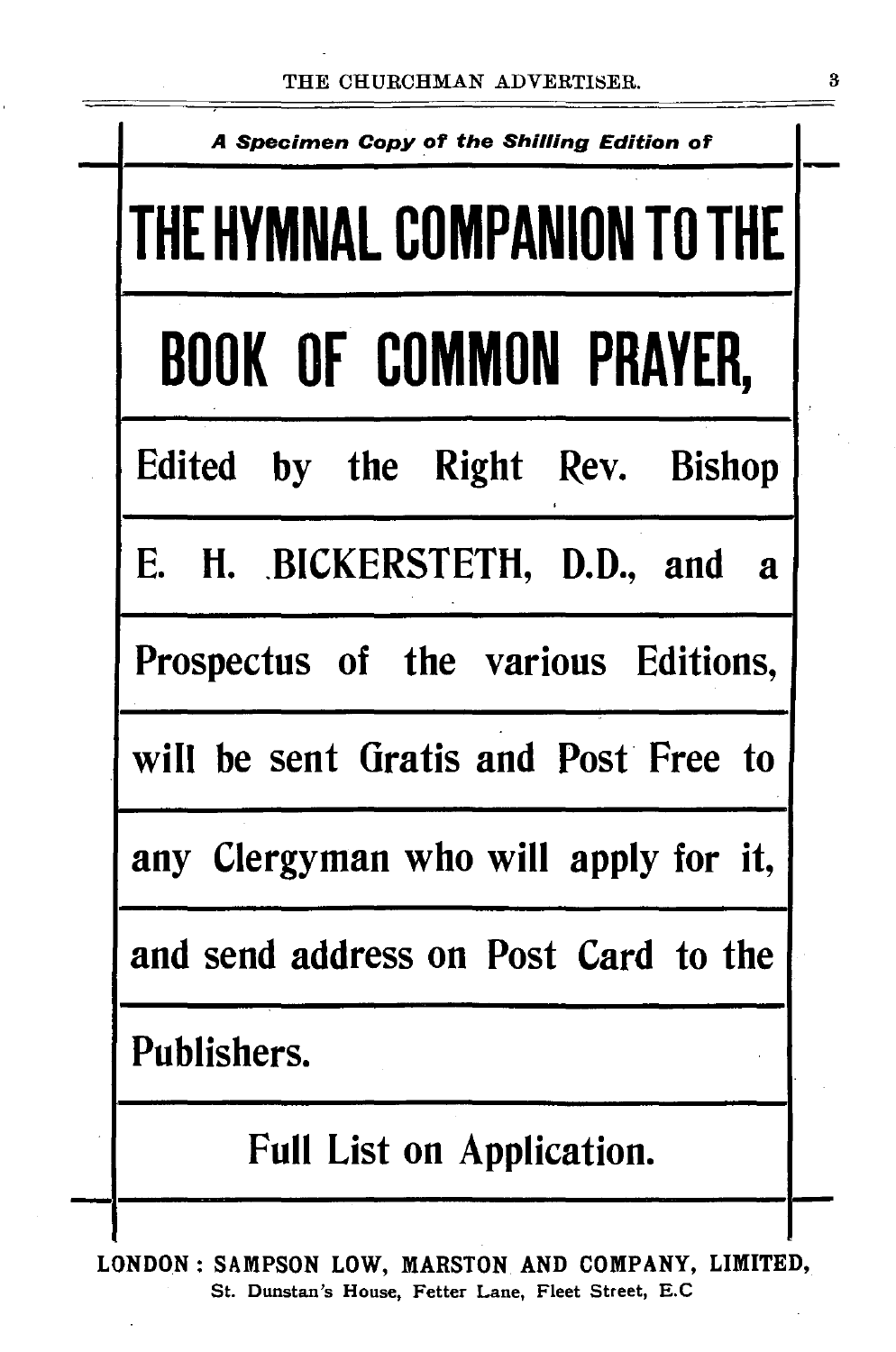# **THE ANCESTRY OF RANDALL THOMAS DAVIDSON, D.D.**

*(Archbishop of Canterbury).* 

## B Chapter in Scottish Biography.

BY THE REV. ADAM PHILIP, M.A., LONGFORGAN.

#### EXTRACT FROM PREFACE.

The accession to the See of Canterbury of a Scotsman, the second within a generation, is an event of some interest to his countrymen. Amongst his English friends and admirers, there must be those who would like to know the streams of life and thought that have helped to form and enrich the Primate.

This sketch is intended to meet such a wish. If it tells of men who have lived and acted in less prominent spheres of service, it also speaks of men who had an intelligent and generous outlook on life, of men who fought bravely for the truth of God, and stood up fearlessly for the rights of the Christian people.

ELLIOT STOCK, 62, PATERNOSTER ROW, LONDON, E.C.

Now Ready. In demy 8vo., clear type, with 23 Illustrations, about 400 pages. Cloth. Price 7s. 6d.

# **WHAT HATH GOD WROUGHT.**

#### AN AUTOBIOGRAPHY by the REV. CANON RICHARD HOBSON.

Late Vicar of St. Nathaniel's, Windsor, West Derby, Liverpool.

With an Introduction By the RIGHT REV. F. J. CHAVASSE, D.D., *Bishop of Liverpool.* 

"The book appears to have a special message for the critical days in which we are now living.''-**F. J.** CBAVASSE, D.D., Lord Bishop of Liverpool.

"It would form a very suitable and useful present to any young clergyman."-English Churchman.

SECOND EDITION, REVISED. In demy 8vo., stiff cover, price 7s. 6d. net.

# **THE DOCTRINE OF THE DEATH OF CHRIST.**

*In Relation to "The Sin of Man," "The Condemnation of the Law," and*  " *The Dominion of Satan."* 

By the REV. NATHANIEL DIMOCK, A.M., Late Vicar of St. Paul's, Maidstone.

With an INTRODUCTION by the REV. H. G. GREY, *Principal of Wycliffe Hall, Oxford.* 

ELLIOT STOCK, 62, PATERNOSTER ROW, LONDON, E.C.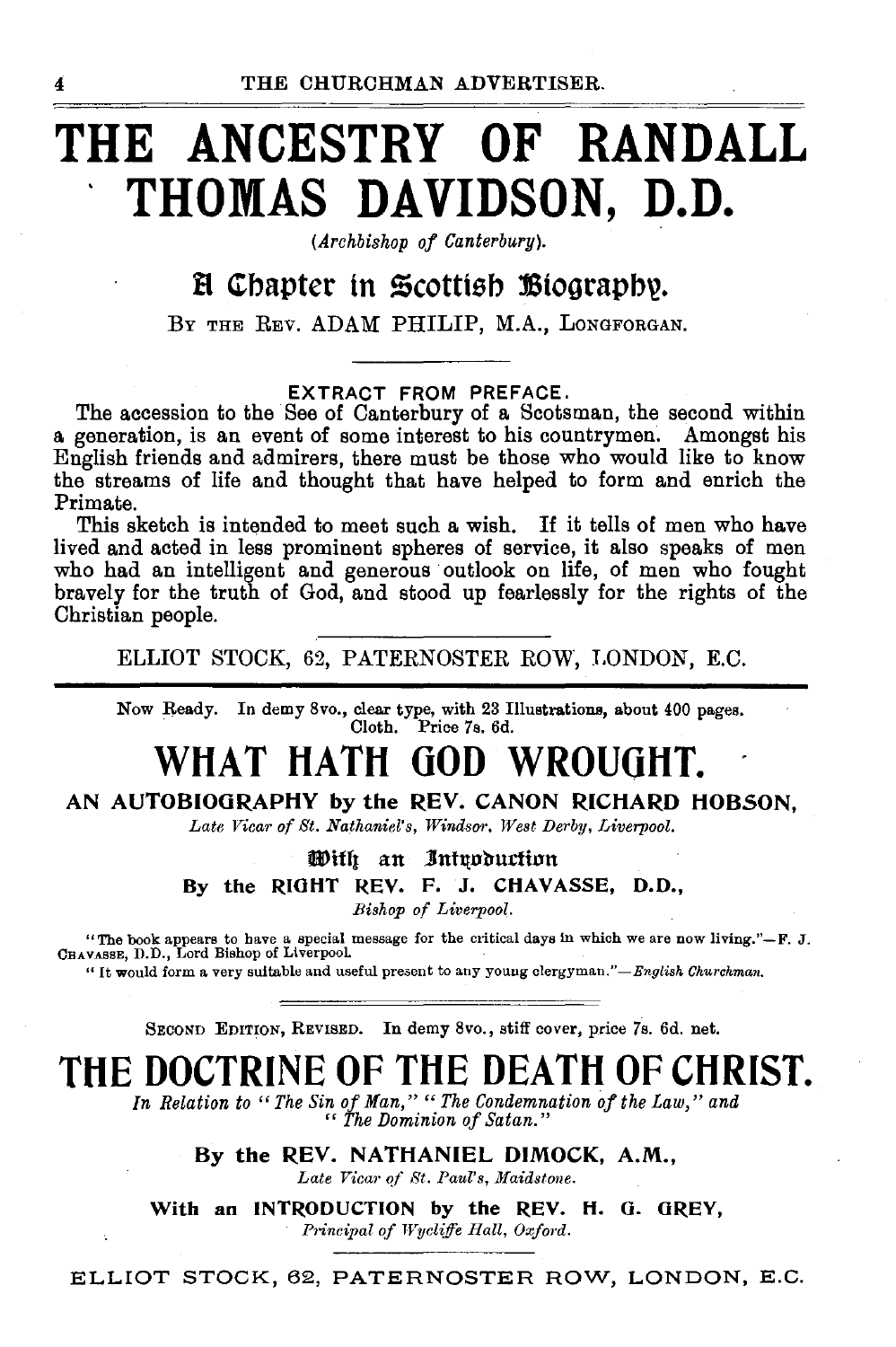# His Majesty's Printers.

# EYRE & SPOTTISWOODE, Bible Warehouse.

# "ROYAL" INDIA PAPER TEXT BIBLES.

• "ROYAL" INDIA PAPER CENTRAL COLUMN REFERENCE BIBLES. "ROYAL'' INDIA PAPER DOUBLE COLUMN REFERENCE BIBLES. " ROYAL " INDIA PAPER TEACHERS' BIBLES.

The Lightest of all Printing Papers,

The Most Opaque of all Printing Papers,

The Thinnest of all Printing Papers,

is the

ROYAL" INDIA PAPER.

# THE HANDIEST LARGE TYPE BIBLE IN THE WORLD.

#### Evre & Spottiswoode No. 660 size,

*Minion Type, with Central References, and Bound with an Indexed Atlas. Size, 7 by 4H by* i *inches. 1048 pages. Weight,* 11~ *oz.* 

#### BINDINGS AND PRICES.

| French Morocco, limp, round corners, red under gold edges, gold roll inside cover                           |                                                                                        |  |  |  |  |  |          |          |          |      | $\cdots$ |      | 69  |
|-------------------------------------------------------------------------------------------------------------|----------------------------------------------------------------------------------------|--|--|--|--|--|----------|----------|----------|------|----------|------|-----|
| French Morocco, Yapp, round corners, red under gold edges<br><br>$\cdots$                                   |                                                                                        |  |  |  |  |  |          |          |          |      |          | 8    | - 3 |
| Egyptian Seal, Yapp, leather lined, round corners, red under gold edges<br>                                 |                                                                                        |  |  |  |  |  |          |          |          |      | $\cdots$ |      | 99  |
|                                                                                                             | Persian Morocco, Yapp, leather lined, round corners, red under gold edges, silk        |  |  |  |  |  |          |          |          |      |          |      |     |
| sewn<br><br>$\cdots$<br><br>                                                                                |                                                                                        |  |  |  |  |  |          |          | $\cdots$ | - 11 | - 3      |      |     |
|                                                                                                             | Turkey Morocco, Yapp, leather lined, round corners, red under gold edges, silk<br>sewn |  |  |  |  |  | $\cdots$ | $\cdots$ |          |      |          | 13 6 |     |
| Also, Bound with the Illustrated Bible Treasury, a large Concordance and a<br>Bible Atlas, 11 inches thick. |                                                                                        |  |  |  |  |  |          |          |          |      |          |      |     |

Before purchasing a Bible, send for specimen pages of "Royal" India Paper Bibles.

# LONDON: 33, PATERNOSTER ROW, E.C.

#### Retall of all Booksellers.

*R.* d.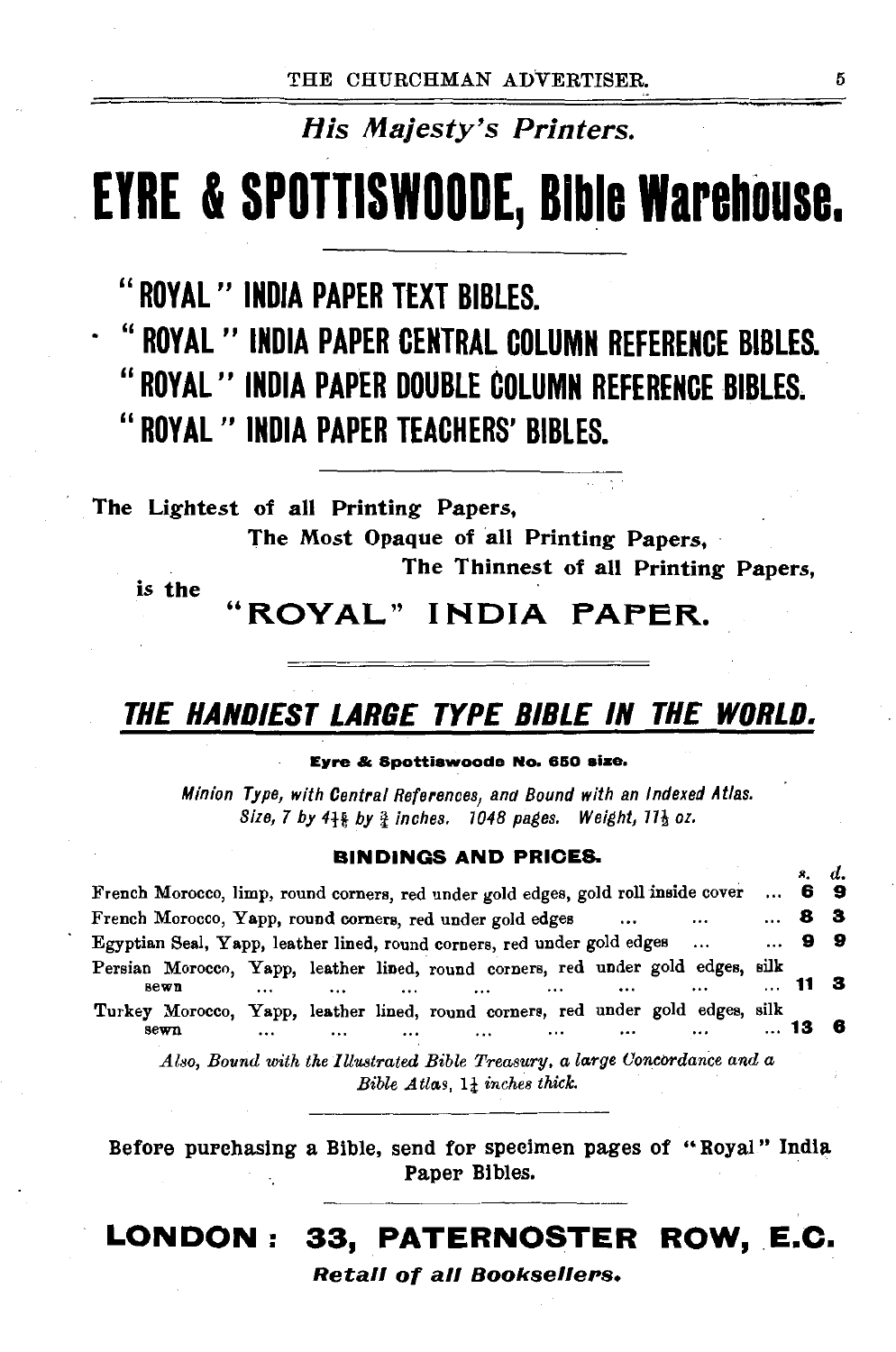In 24mo. size, cloth limp, for the pocket, and uniform with the Prayer-Book, 2s. *net.; also in leather binding, for Presentation,* 3s. *net.* 

# **THE PEOPLE'S PSALTER** :

Et plain *iBook* for those who wish to use the psalms in Church with intelligence and devotion.

## By the Rev. G. W. S. **WALPOLE,** D.D.

(Examining Chaplain to the Archbishop of York.)

This book might well be described as the Church-goers' Psalter, for its object is to give ready help in the Church rather than in the study, to the ordinary worshipper, who oftentimes finds it difficult to give a meaning to the Psalms he is invited to sing, rather than to the student.

It has three features:-

- 1. A very brief introduction to each Psalm, setting forth its probable origin, its application in the Christian Church, and the use to which it has been or may be put.
- 2. Clearly-set-out divisions with interpretative headings, so that anyone may be able to see the progress of the thought of the Psalm.
- 3. Very short explanatory footnotes, dealing with any serious difficulties of the text.

There is, in addition, an introduction showing how the Psalms may be used. In this the author divides them into four great groups: (1) Messianic, (2) Social, (3) Missionary, (4) Devotional, and his endeavour is to show how the Psalms, whether as Intercessions, Thanksgivings, or Meditations, meet the needs and difficulties of the present day, and provide a ready means for lifting them out of their earthly surroundings into the spiritual atmosphere of God. The principle adopted in their interpretation is to ground it on the original historical foundation, where it may be known, and it is hoped that in this way any serious criticism of it as mystical or extravagant may be met. The outline, for such only it is, will need thought and attention, but a few minutes in the Home, or, still better, in the Church, before the service begins will be sufficient to get a clear grasp of its meaning. It has been bound and printed in such form as to be readily carried, and contains the Canticles, so that to those who know the Prayers no other book but one containing the Hymns would be necessary.

:ndafiuns and Exfracts fuum Repieins.<br>Indianably adapted for its purpose, and I trust it will have a very OF DURHAM.

•ook which I have long wished to have for use in Church, and after ."-DR. LocK.

have it and shall try to use it. It appears to answer what people to the meaning of Psalms for practical purposes."-ARCHDEACON

book, not a commentary or a fresh translation, but simply an intation of the Prayer-Book *Psalter."-Scottish Guardian.* 

is been made to give us the Psalter in its up-to-date setting.  $\dots$  *r*ided in accordance with the subjects treated." $-\textit{Life of Faith.}$ 

OK, 62, PATERNOSTER ROW, LONDON E. C.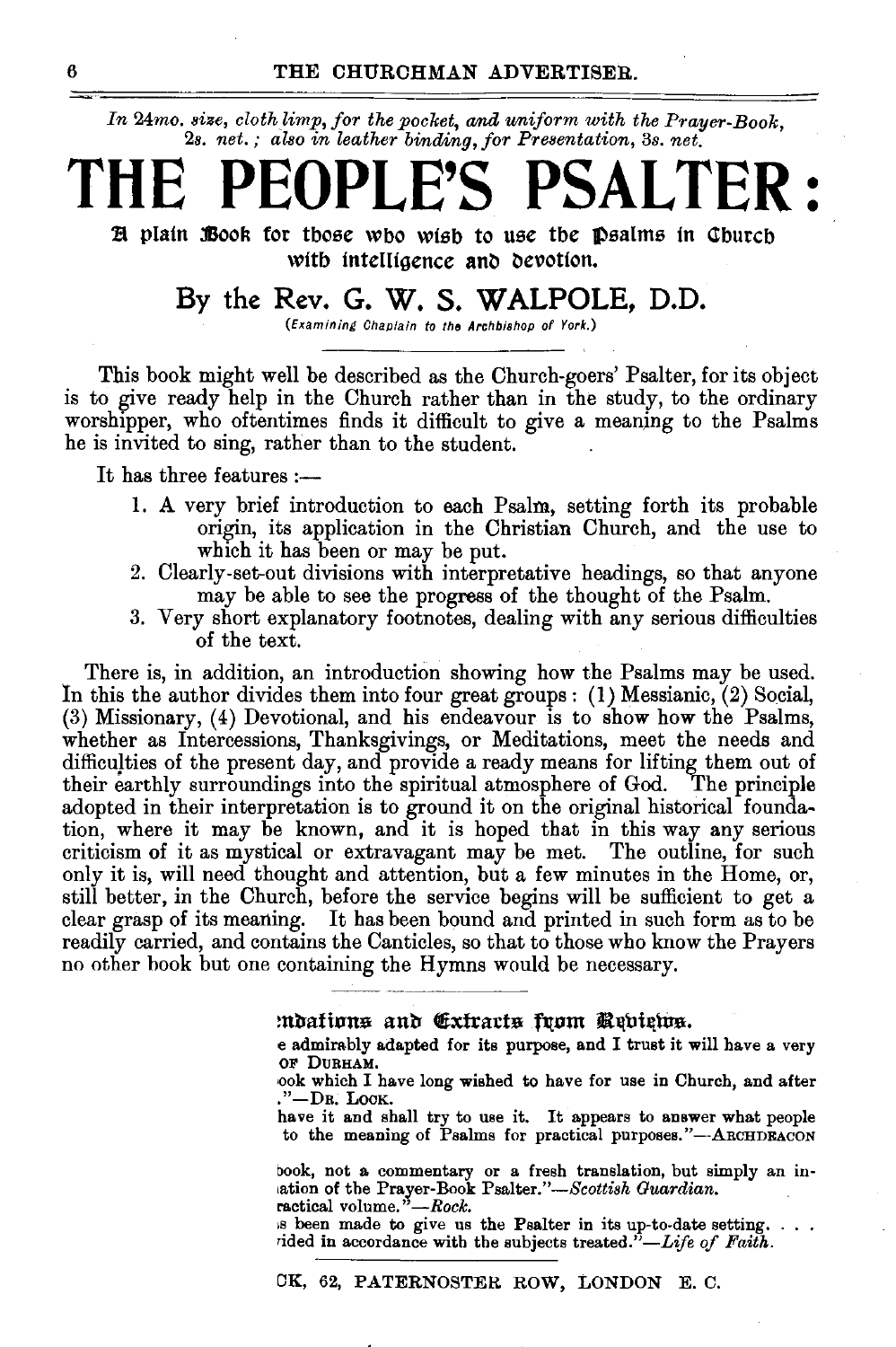*Commended by the Archbishop of Armagh, Bishop Moule, and other Bishops* of *our Church.* 

**PENNY HOME BOOKS FOR THESE TIMES. I. Home, Sweet Home; or, Courtship and Marriage.** 

(1st Volume of the Series.)

By the REv. CHARLES BULLOCK, B.D., Author of "The Queen's Resolve." Price One Penny.

### **..AJ.V EFFOE'I. 'T' FOE'I. 1804.**

It would be simply impossible to exaggerate in any statement the demoralizing and degrading influence of the pernicious publications now circulating everywhere, amongst all classes in our influence of the pernicious publications now circulating everywhere, amongst all classes in our<br>land Books and magazines and papers, sometimes shamelessly bearing no printer's name, and<br>absolutely atrocious in their conten the inmates are lured or enticed to order more. Sensational tales especially, of the lowest type, are often secretly undermining the sanctities of home life, and especially the sacredness and the blessedness of the marriag

To a great extent the Clergy find it very difficult to deal in the pulpit with this dark phase of immorality, even if those who are thus being poisoned were in the Church; and the result is that our some and daughters, at

pure literature, has practically been a PARISH-PRESS UNION-the Pastor's " second pulpit" in thousands of parishes and millions of homes. In one such parish we have just heard of a record of 193,000 copies of Home Words alone circulated during the last fifteen years. In all instances, also, the efforts have been *self-sustaining*. There has been no need of Society aid. The people's pence have more than met the cost.

We cannot be too thankful for what has been done; but, with the really increasing need, we feel our thankfulness will best find its expression in continuous and extending effort.<br>We propose, therefore, if the Clergy, and

#### "HoME BooKs FOR THESE TIMES."

These books, some of them hitherto sold in bound form as half-crown volumes, will now be produced complete, and with many art illustrations and ornamental cover, for

#### **ld. 6s. 3d. per 100.**

We have selected this Book because its contents bear *directly* on the great and vital conviction -" *There'.• no place like* Home"; and we want to secure at once the immediate and strenuous support of *all* who feel with us. To convey some idea of the character and object of the book, we append a Table of the

Contents.

CONTENTE.<br>
Benedicts and Bachelors-The Pros and Cons of Matrimony-" A Main Thing"--Finding a Wife-" Falling<br>
Looking Round-" Who can Find --?"--A Help-Meet--At Home-The Great Button Question--A Well-<br>
Looking Round-" Who c

Cooked Dinner-Taking Counsel with Parents-The Choice of a Husband-The Dignity of "Womanhood."<br>Love and Wisdom-Whatever You Do, be Open-"Round the Corner Waiting"-The Union of Heart and<br>The Wroman's Question "-The Ruined Hu

vation of Love-Two Models.<br>
The Happlest Place - The Wagnet-Nets and Cages-The Call-Bird-Personal<br>
Appearance-Learn to Keep House-Crumbs and Lucifer Matches-The Button Question Again-Home<br>
"Surprises"-Firestide Harmony-The

We again commend this effort to our Readers. We hope the success will at least equal that which attended the issue of the Million Numbers of THE NEWS, "HOLD FAST BY YOUR SUNDAYS," which so speedily gained a circulation of

LONDON:" HOME WORDS" OFFICE, 11, LUDGATE SQUARE, LUDGATE HILL, E.C.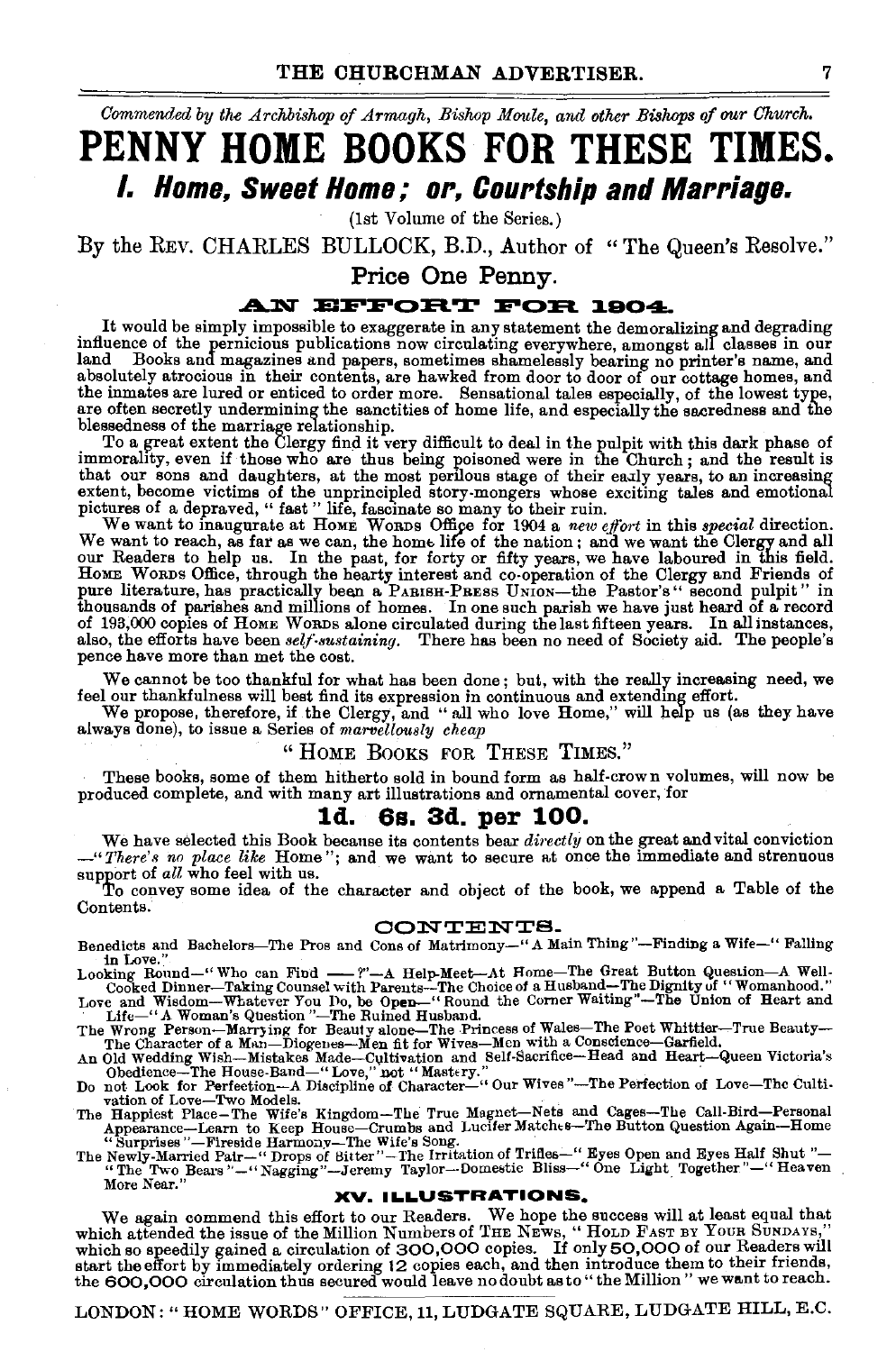#### **FOURTH EDITION NOW READY.**

*In crown 8vo., cloth, gilt lettered, price* 2s. *6d. net.* 



THE aim of the Author in this work is to show that true religion is essentially a matter of personal experience, that it is the power created by an intelligent realization of an actual fellowship with a Living Person as clearly traceable in the daily events of life as in the various ministries of grace, that it pervades what is called the secular side of life as closely as the religious. The character of this Fellowship as indicated by the word Friendship is first examined and explained. The way by which it is attained is then pointed out, and there follows a consideration of its actual experience in the personal life of Thought, Work, and Suffering, as well as in the wider life of the Church.

The question is purposely treated in a broad, practical and popular way, in the hope that it may attract the attention of those who, whilst they seldom read books of a devotional character, are interested in any work that goes to prove that man's life, insignificant as it appears to be, is subjected to Divine Interference and Guidance.

#### *Extracts* **from** *Reviews.*

"The keynote of this interesting and beautiful book is the thought that religion is essentially the life of friendship and intimacy with God revealed in Jesus Christ. . . . We have no hesitation in saying that Dr. Walpole has given us a work of real spiritual value, and we heartily commend it to all thoughtful readers, especially to those who lament the 'decay of experimental religion.' The present volume is a solid contribution to the solution of the problem how 'to find a basis for faith in actual experience.'"-Guardian.

"Dr. Walpole writes with a true moral passion. He pleads for a deeper, more intimate, more vital knowledge of God. Nothing could be more appropriate in a series calling itself 'The Church's Outlook for the Twentieth Century' than a volume like this, that sends us back to the fountain and source of all spir

"The perusal of that high-toned book has been to us a source of refined pleasure."-*Weekly Leader.* 

Treater.<br>"We must congratulate Dr. Walpole on having produced a very valuable work. It is of<br>supreme importance that the personal element in religion should not be neglected, and that due<br>attention be paid to the developme needs, and he gives excellent advice as to the means of satisfying them."-Pilot.

"No one who wishes to follow his argument will regret the half-crown it costs, so exceed-ingly helpful and uncommon is his treatment of the profoundest of all subjects-Living Union with our Living Lord."-Church Bells.

"This is a fresh and interesting presentation of a perennially important subject. . . . The book is characterized by a spirit of true devotion to our Lord, and is marked throughout by earnestness of thought and appeal."—Life of Faith.

" Contains many new and helpful thoughts."-Mission Field.

"It bas the tone of sincere and earnest piety and the ring of honest com iction. In other words, we like the book and we like the personality which seems to lie in peace and confidence behind *it."-Saint Andrew.* 

"There is a deal of force in the author's words about marriage, the shams of so-called

worship, prayer, attitude, and daily duty."-*-Family Churchman.*<br>
"Many and weighty thoughts are expressed on the subject, which deserve careful<br>
consideration."--*Liverpool Mercury*.

ELLIOT STOCK 62, PATERNOSTER ROW, LONDON, E.C.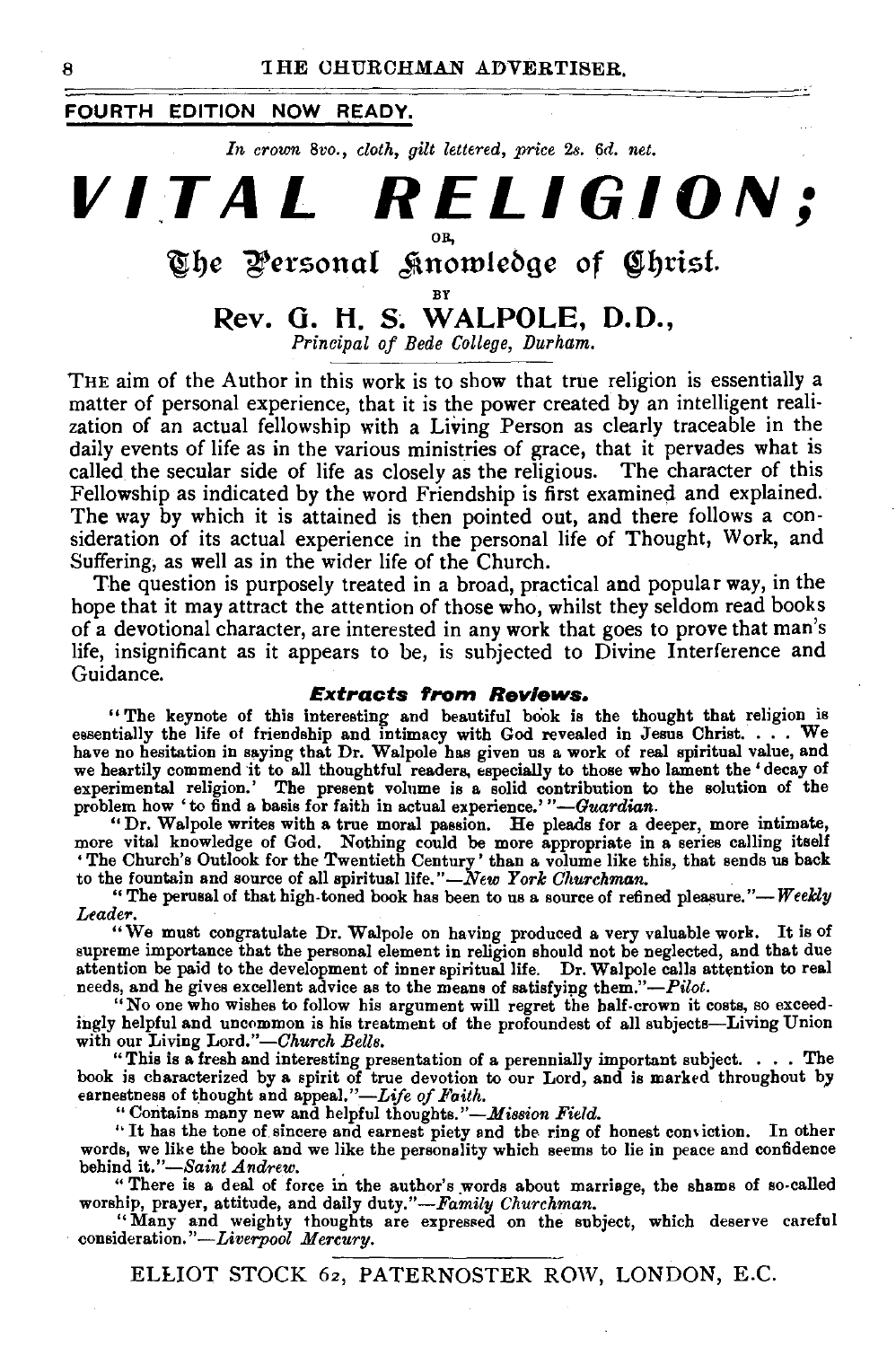# The **Mational** Protestant Church Union.

To Maintain the Principles of the Reformation as set torth in the Prayer Book and Articles of the Church of England.

President-W. D. CRUDDAS, Esq. Chairman-The Rev. Prebendary WEBB-PEPLOE, M.A. Treasurer-T. F. VICTOR BUXTON, Esq. Secretary-Sir C. ROBERT LIGHTON, Bart.

The Mational Drotestant Church 'Union witnesses for--

- 1. The supremacy and sufficiency of the Holy Scriptures as the Word of God.
- 2. The sole and sufficient efficacy of the sacrifice of the Lord Jesus Christ upon the Cross.
- 3. The justification of man by faith only in the Lord Jesus Christ.
- 4. The right of every believer to direct and unimpeded access to God, through Christ.
- 5. The freedom and sovereignty of the work of the Holy Spirit in sanctification.

#### WILL YOU HELP THIS IMPORTANT WORK?

*l'or List of Publications, Terms of Membership, etc., apply to the Secretary, N.P.O.U.* 324. BEGENT STREET. LONDON. W.

# LIBERATOR" RELIEF FUND.

Datron: H.R.H. PRINCE CHRISTIAN.

£10,000 required to Relieve New and Urgent Cases.

HUNDREDS of aged and afflicted victims, so cruelly robbed of their life-savings by the great Liberator Fraud, just as they were hoping to enjoy the fruit of their industry and thrift. Many of them are members of the Church of England. Cheques and P.O.'s should be sent to the Secretary, Rev. J. STOCKWELL WATTS, 16, Farringdon Street, E.C.



Commander W. DAwson, R.N. 11, Buckingham St...<br>Strand, London W.C.

In crewn 8vo., cloth, gilt lettered. Price 2s. 6d. net.

## God and the Sinner ; OR,

Some Fundamental Truths of Christianity: Illustrated from the Parable of the Prodigal Son.

By Rev. Canon DENTON THOMPSON. M.A. Rector of North Meols, Southport.

The contents formed the substance of a series of addresses to men delivered in Emmanuel Church, Southport.

ELLIOT STOCK, 62, PATERNOSTER ROW, LONDON, E.C.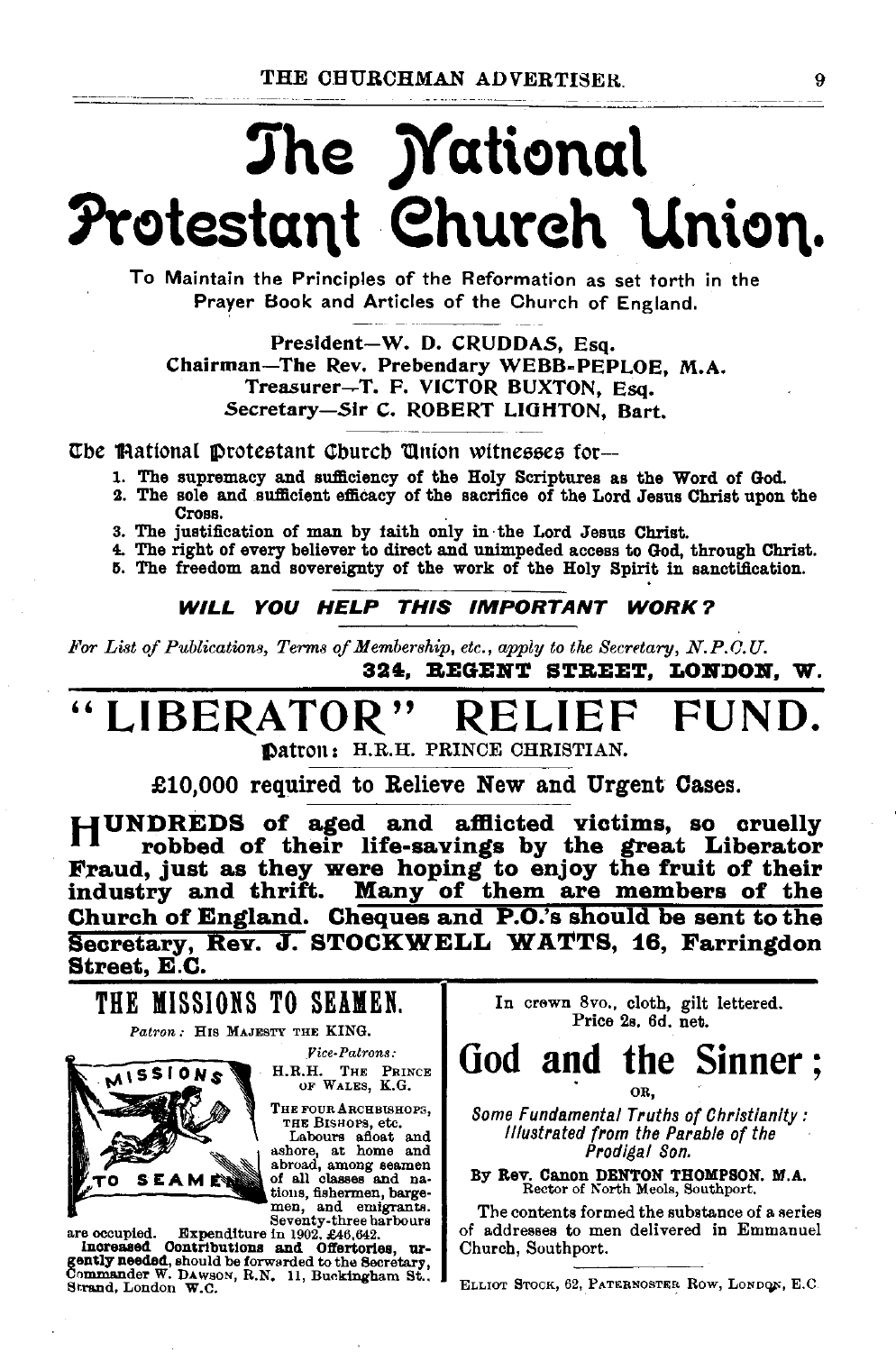BY THE LATE LORD BISHOP OF LONDON.

In foolscap Svo., tastefully printed and bound, price 5s.

# **COUNSELS FOR CHURCH PEOPLE.**

FROM THE WRITINGS OF

THE RIGHT HON. AND RIGHT REV. MANDELL CREIGHTON, D.D.,

*The late Lord Bishop of London.* 

SELECTED AND ARRANGED BY J. H. BURN, B.D.

"It would be difficult to overestimate the value of a book like 'Counsels for Churchpeople.' Bishop Creighton is invariably clear, sensible, and suggestive, and his manner of treatment is admirably united to the meutal habits of the *time."-Literature*.

#### UNIFORM WITH THE ABOVE.

Tastefully printed and bound. Price 5s., post free.

# **THE LIFE OF CHRISTIAN SERVICE** :

#### (U Osook of Devotional Choughts.

From the Writings of F. \V. FARRAR, D.D., F.R.S., Dean of Canterbury. Selected and arranged by J. H. BuRN, B.D.

"An exceedingly valuable work, full of the choicest gems, brilliant and penetrating. Many a dull hour can be made bright and cheerful by studying the thoughts of the venerable Dean as depicted in the pages of "The Life of

Tastefully printed and bound, gilt top. 5s.

# **HELPS TO FAITH AND PRACTICE:**

#### (Readings.)

From the Writings of HENRY ScOTT HOLLAND, M.A., Canon and Precentor of St. Paul's

Cathedral. Selected and arranged by J. H. BURN, B.D.<br>"It will greatly please the admirers of the orator and preacher, and gratify his friends as a remembrance<br>of his deeds of kindness."—Churchwoman.

The decase of kindmess. --Current moment.<br>
"There is not a page which does not contain a helpful thought or an inspiring message."-Quiver.<br>
"A very charming book of devotional readings."-Bristol Mercury.<br>
"A volume of refl

<sup>14</sup> We can recommend the book to those who have but little time for devotional reading.''--Church Review.<br>"The book will prove very useful for short Lenten readings.''--Pilot.

SECOND EDITION.-In foolscap Svo., tastefully printed and handsomely bound, price 5s.

# **HELPS TO GODLY LIVING:**

## $\alpha$  Booft of Devotional Choughts.

From the Writings of the Right Honourable and Most Reverend FREDERICK TEMPLE, D.D., LORD ARCHBISHOP OF CANTERBURY. Selected and arranged, with His Grace's permission, by  $J. H. B<sub>CRN</sub>, B.D.$ 

"We shall be surprised if this quiet little book does not do a solid amount of good on these lines. Church-<br>men will receive it with a cordial welcome."—"Guardian,<br>"The book is a distinct sid to developen."— $Guarian$ , the pre

"It is a beautiful book. The best possible souvenir of Archbishop *Temple.-Expository 1'imes.* 

ELLIOT STOCK, 62, PATEKNOSTER ROW, LONDON, E.C.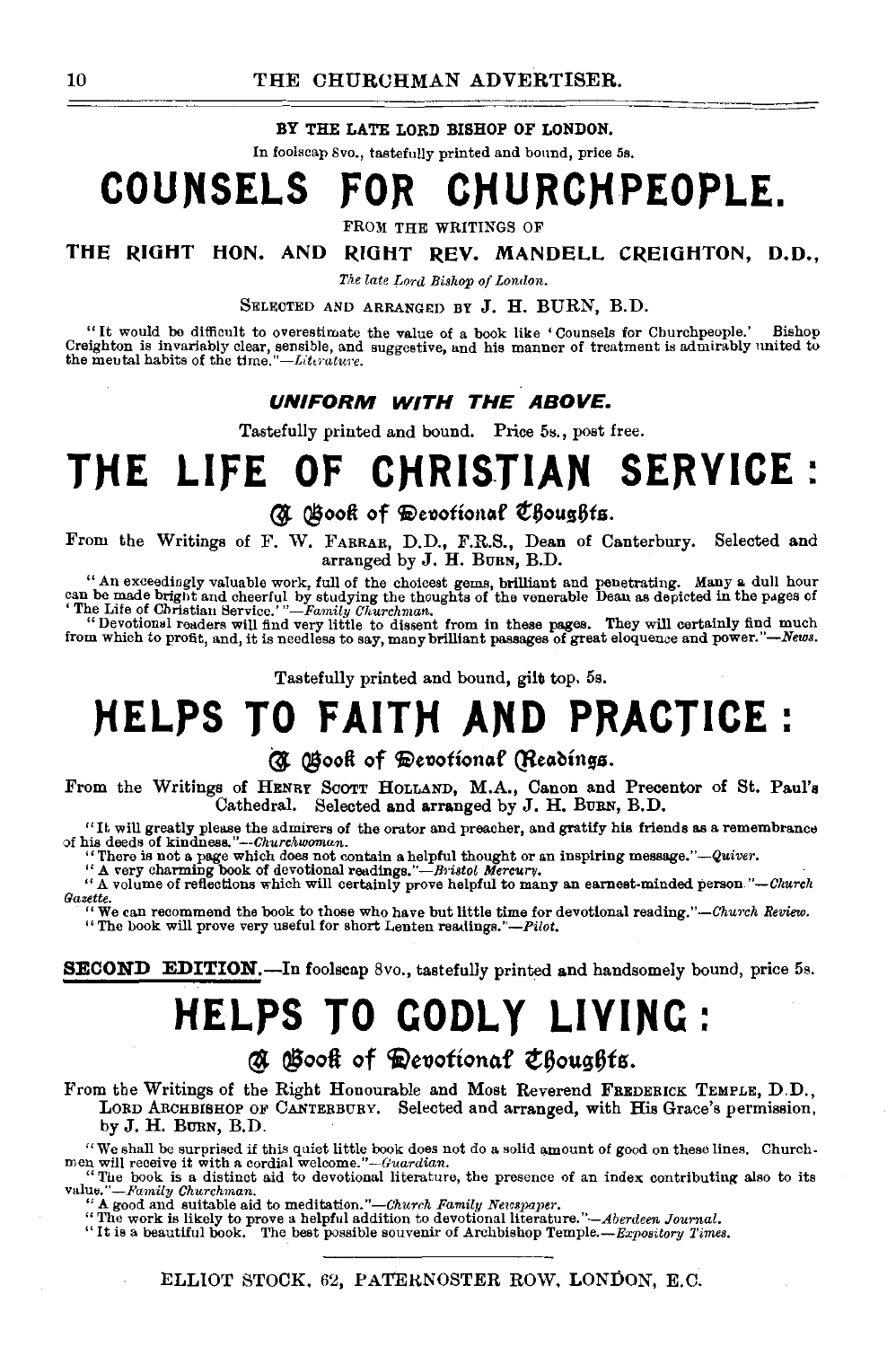# **TO VISIT THE HOLY LAND.**  How a Life's Dream may be made a Reality.

A SPECIAL CRUISE HAS BEEN ORGANIZED IN CONNECTION WITH

# **THE WORLD'S . SUNDAY SCHOOL CONVENTION**

# At JERUSALEM, APRIL 18, 19 and 20, 1904.

## **The Twin-Screw Atlantic Liner "FÜRST BISMARCK"**

(8,500 Tons, 14,000 Horse-power)

Has been chartere<sup>1</sup>, and the party will be accompanied by the Venerable the Archdeacon of London, other well-known clergy<br>nen, Christian Work: rs, and their friends.<br>Members leave London, March 31st, 1904, and Mareellles

*Illustrated Booklet, ·with full pm·t,culars and plan of Steame'rs, can be obtainedjree at any office of* 

## **THOMAS COOK & SON,**

Chief Office, LUDGATE CIRCUS, LONDON, E.C., or from the General Secretary, <sup>~</sup>UNDAY SCHOOL UNION, 56, OLD BAILEY, LONDON.

# EDUCATIONAL.

# **WEYMOUTH:** COLLEGE~ DORSETSHIRE.

Public School for Professional Classes, Clergy, Officers, Barristers, etc., conducted on Church of England principles. Best secular education. Junior House recently opened. Governors: E. S. HANBURY, Esq. (Chairman), BISHOPS OF DuRHAM and LIVERPOOL, DEANS OF CANTERBURY and PETERBOROUGH, PREBENDARY WEBB-PEPLOE, and others. Apply, Head Master.

## **ST. MICHAEL'S COLLEGE,**  Near TENBURY, WORCESTERSHIRE.

BOYS thoroughly prepared for Public Schools. Most healthy situation; large playing fields and Fives Court«; «eparate cubicles. Head master, REV. W. A. RENWICK, M.A., late Scholar of Hertford College, Oxford.

APPLY: REV. THE WARDEN.

# **DAVENTRY GRAMMAR SOHOOL.**

Pounded A.D. 16oo.

puBLIC SCHOOL EDUCATION at moderate cost. Resident staff of University Graduates in Honours. Entrance scholarships. Special terms for sons of clergy and medical men. ~ound Church teaching, Healthy situation, 800 feet above sea-level. Good buildings. Large Playing-fields, Laboratory, Gymnasium.<br>Fives' Court. Experienced Matron.

Entrance Scholarship for Sons of Clergy materially reducing Fees. For Prospectus apply REv. H JORNSON, *Head Master.*